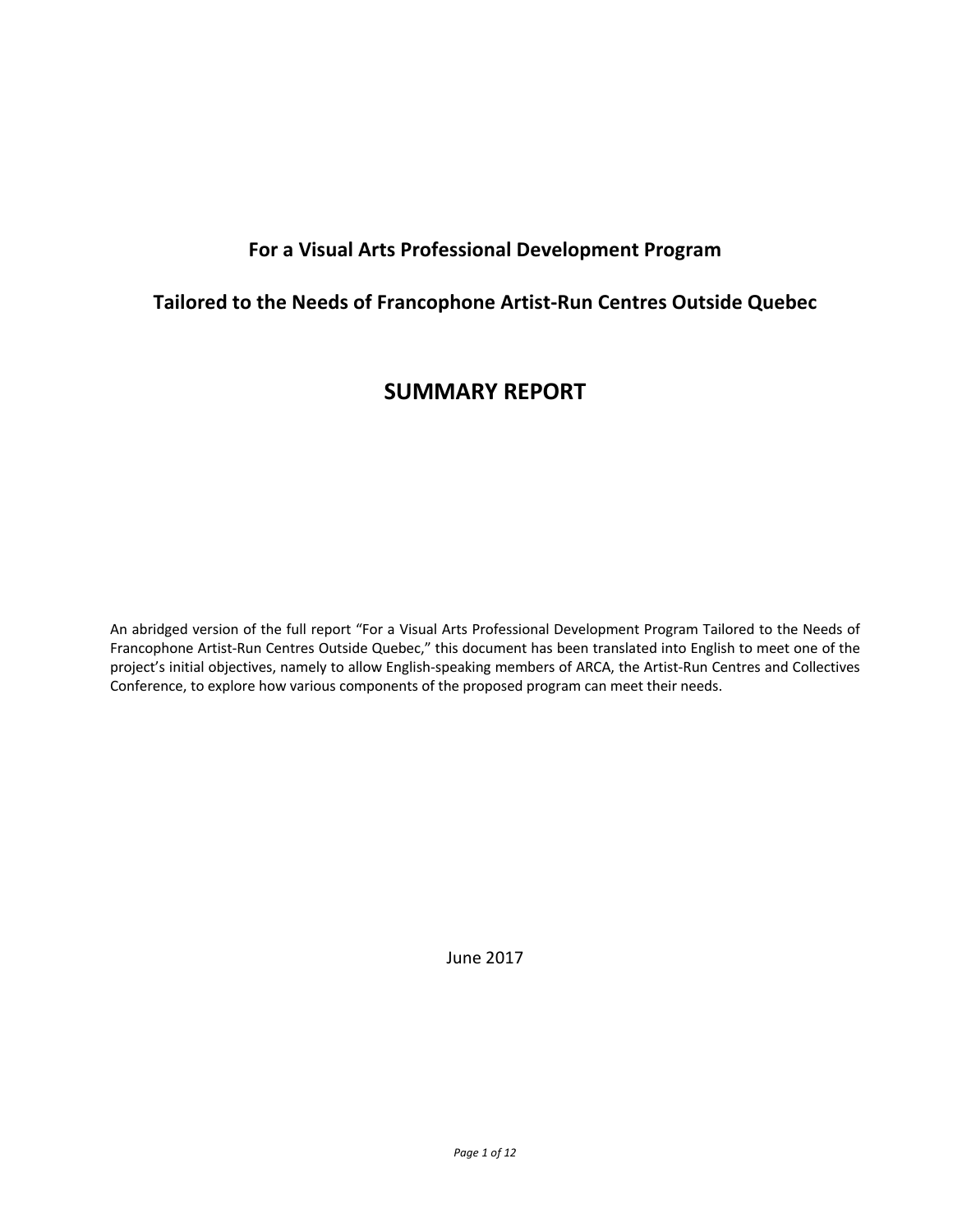# **TABLE OF CONTENTS**

| <b>1. BACKGROUND</b>                                                                       | p. 3  |
|--------------------------------------------------------------------------------------------|-------|
| <b>2. OBJECTIVES AND METHODOLOGY</b>                                                       | p. 5  |
| 3. VISUAL ARTS PROFESSIONAL DEVELOPMENT OPPORTUNITIES IN FRENCH                            |       |
| 3.1 AGAVF: Creating Opportunities                                                          | p. 6  |
| 3.2 The RCAAQ: A Successful Model of Professional Development in the<br><b>Visual Arts</b> | p. 7  |
| 3.3 Other Visual Arts Professional Development Opportunities                               | p. 8  |
|                                                                                            |       |
| 4. MODELS IN OTHER DISCIPLINES                                                             |       |
| 4.1. ATFC: A Continuum of Professional Development Activities in Theatre                   | p. 9  |
| 4.2. Professional Development in the Publishing Sector                                     | p. 10 |
| 4.3. Entr'ARTS: A Multidisciplinary Seminar at the Banff Centre                            | p. 10 |
|                                                                                            |       |

# **5. FOR A VISUAL ARTS PROFESSIONAL DEVELOPMENT PROGRAM TAILORED TO THE NEEDS OF FRANCOPHONE ARTIST-RUN CENTRES OUTSIDE QUEBEC**

| First Component: Strengthening and Improving AGAVF Initiatives                               | p. 11 |
|----------------------------------------------------------------------------------------------|-------|
| Second Component: Building on the Excellence of RCAAQ Initiatives                            | p. 11 |
| Third Component: A Professional Development Component at ARCA<br><b>National Conferences</b> | p. 11 |
| Fourth Component: A Major Professional Development Seminar at the<br><b>Banff Centre</b>     | p. 11 |

#### **6. COSTS AND FINANCING OPTIONS p. 12**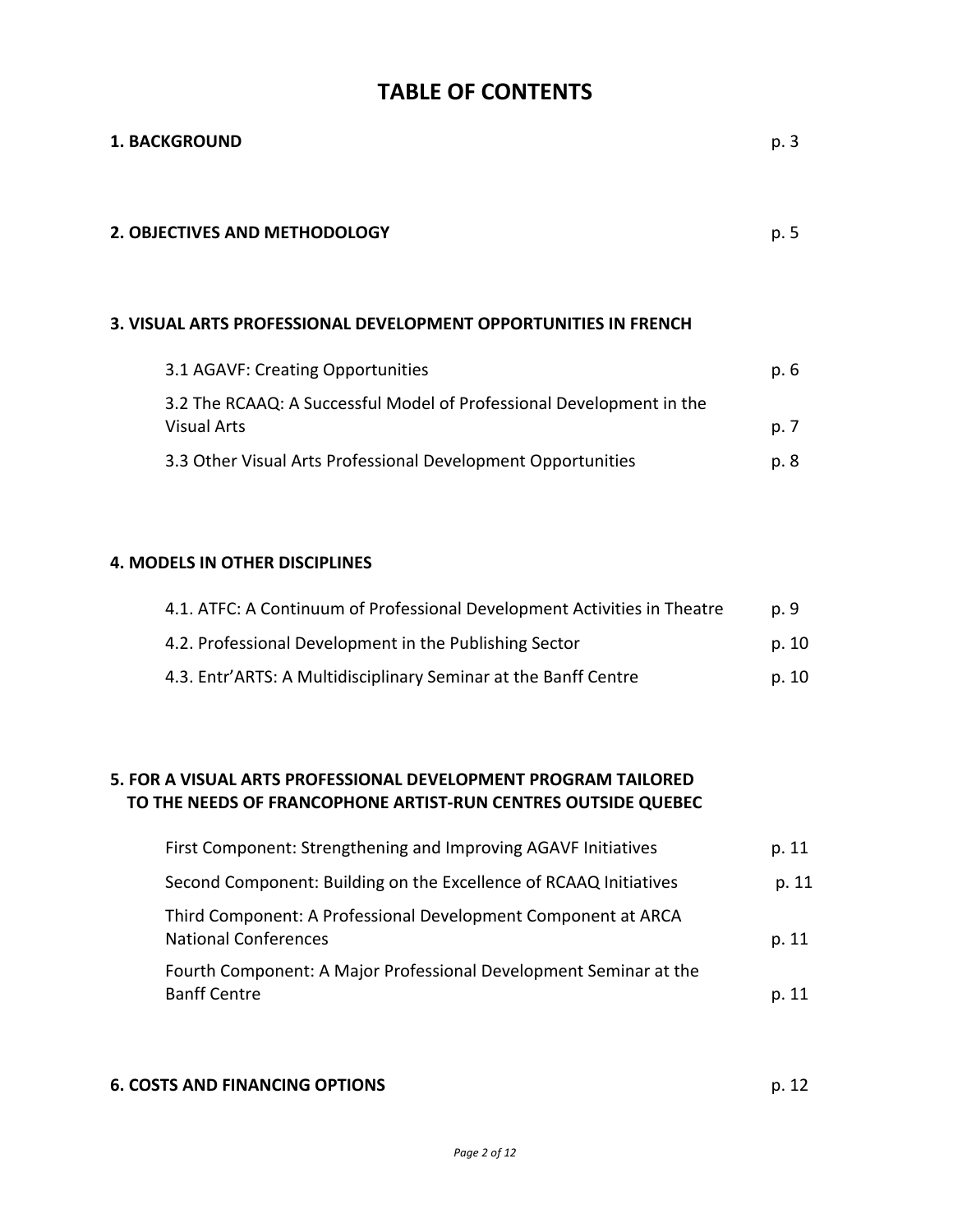# **1. BACKGROUND**

The Association of Francophone Visual Arts Groups (AGAVF)<sup>1</sup> sought the participation of the Quebec Association of Artist-Run Centres (RCAAQ)<sup>2</sup> and the Artist-Run Centres and Collectives Conference (ARCA) to establish a concerted strategy and identify courses of action capable of increasing professional development opportunities for artist-run centres(ARCs) and galleries in French Canada. With funding from the Leadership for Change program of the Canada Council for the Arts (CCA), Consultation Point de Mire was hired to assist the working committee<sup>3</sup> established by the three cooperating organizations, which together comprise the key players in continuing education for artist-run centres in Canada.

With more than sixty-six members, RCAAQ represents ARCs in Quebec and is a national leader with regard to ARC professional development activities and resources. The RCAAQ is the publisher of DICO,<sup>4</sup> a handbook of administrative skills for ARCs that was translated to English with the financial support of the Cultural Human Resources Council.

AGAVF is a national platform with a membership of twenty francophone visual and media arts groups in linguistic minority situations, including ten ARCs, three artist collectives, two community art galleries, one university art gallery, one visual arts festival and two professional artists' associations. It has developed a deep understanding of the laws, policies and programs supporting francophone minority communities, including the Official Languages Act of Canada and other relevant provincial legislation in New Brunswick, Ontario and Manitoba, as well as a hands-on knowledge of national professional development initiatives in other disciplines such as theatre and publishing.

The Artist-Run Centres and Collectives Conference is a Canadian organization that represents and promotes over 180 artist-driven visual and media arts organizations via its seven regional member associations of ARCs (one of which is the RCAAQ) and two national cultural associations (including AGAVF). In addition to contributing its knowledge to this project, ARCA is interested in learning how various models and components may also meet the needs of its anglophone members.

Artist-run centres, artist collectives and exhibition centres are not-for-profit organizations with an artist-driven governance model. They offer a diverse range of activities including research, production and exhibits of works in the field of visual and media arts. They also provide spaces and facilities for professional artists and offer their communities a variety of programming activities, like art exhibitions and performances, conferences, workshops, publications and documentation.

"The atypical self-determination management model, by artists and for artists, generates varied organizational practices based on participation, experimentation and innovation. Usually well trained in the field of art, artists who take on the role of cultural workers when they act as managers of their centre have to develop hands-on learning of management skills. Since few artists can rely

<sup>&</sup>lt;sup>1</sup> AGAVF: Association des groupes en arts visuels francophones.

<sup>2</sup> RCAAQ: Regroupement des centres d'artistes autogérés du Québec.

<sup>&</sup>lt;sup>3</sup> The working group is comprised of: Lise Leblanc, executive director, AGAVF; Anne Bertrand, executive director, ARCA; Bastien Gilbert, executive director, RCAAQ; and Catherine Bodmer, professional development coordinator, RCAAQ.

<sup>4</sup> DICO: Dictionnaires des compétences des travailleurs des centres d'artistes autogérés.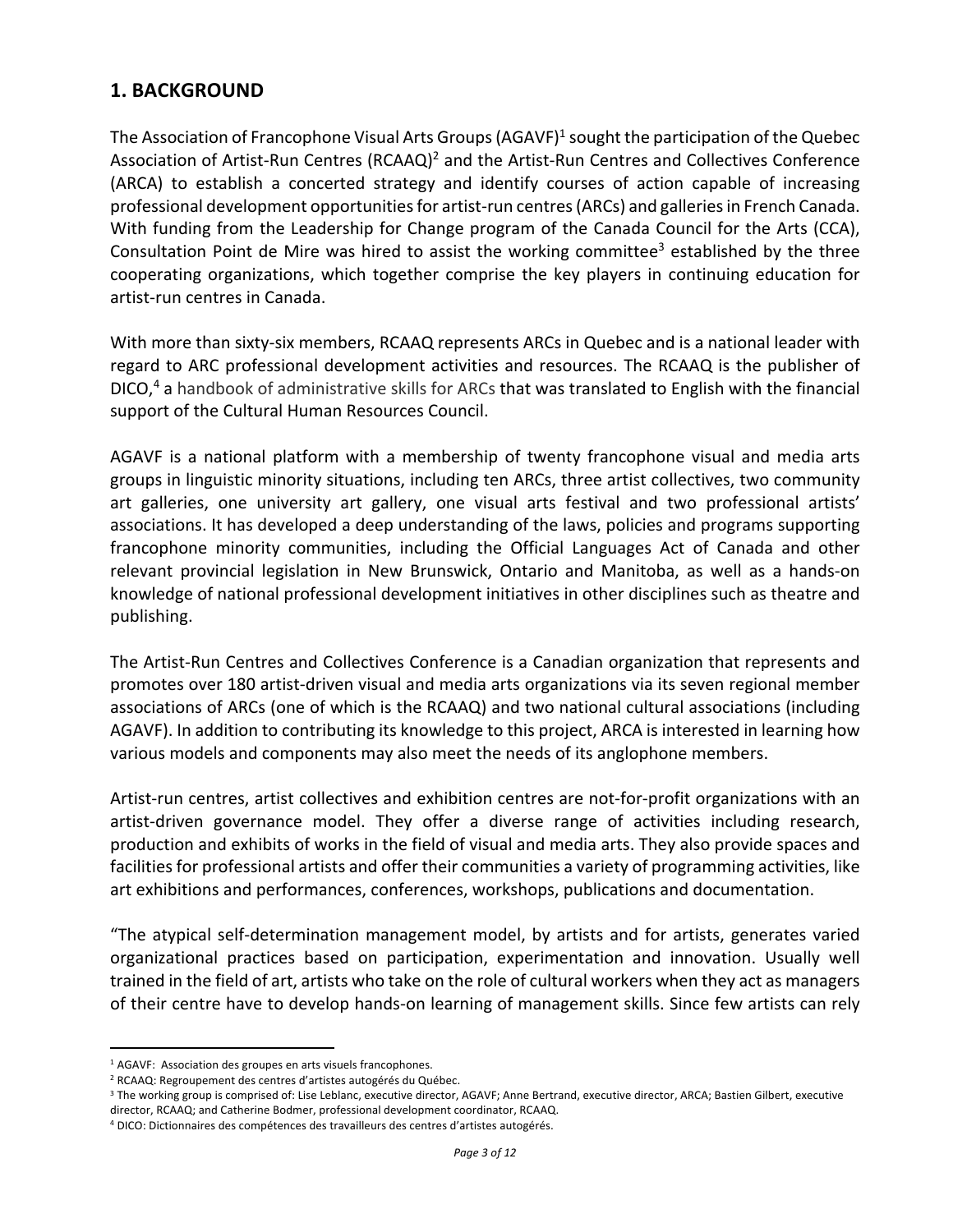solely on their art to make a living, artist-run centres act as real incubators for the professionalization of artist-managers."5

Although the mandates and needs of francophone artist-run centres are substantially the same as those of their counterparts in Quebec and English Canada—exploring, creating, exhibiting, training and networking—specific difficulties and challenges inherent to a linguistic minority setting call for specific actions or initiatives.

Several observations are at the basis of this project. First, continuing education and professional development, as well as education, fall under provincial jurisdiction in Canada, which represents a major challenge for the francophone minority communities across the country. Wherever numbers allow, it must emphasize the importance of having access to institutions and programs—and sometimes even try to create them. Where numbers do not allow, they develop their own initiatives to bridge the gap. This is precisely AGAVF's objective for this project.

Furthermore, the delivery model for professionalization programs in the cultural sector varies enormously from province to province, while, at the same time, the federal government is withdrawing from training and professionalization of cultural resources.

Linguistic minority communities face another major challenge in trying to consolidate their arts networks: various federal programs, such as official languages programs, fail to acknowledge the needs of the francophone minority community in regard to an art form they consider to be nonlinguistic.

Despite these obstacles, AGAVF has, over the past fifteen years, carried out several professional development activities in curatorial and critical writing, artist residencies, jury simulation, arts in action, programming development, public outreach, administrative coaching, benchmarking, etc. Still, AGAVF and its members continue to face systemic obstacles inherent to their geographical location and linguistic situation. As shown in the study *La situation des arts visuels au Canada français* (2001), <sup>6</sup> these ARCs do not enjoy access to a complete ecosystem of institutions that support, in their language and in their region, the entire chain of artistic activity from training of artists to circulation of exhibits and audience development for contemporary art. In fact, AGAVF's fifteen member organizations represent most of the institutions devoted to the development of the visual arts sector in these communities. Having to meet increasing expectations of both visual artists and the public, they have neither the time nor the resources to tackle the professional development needs of artist-administrators.

Except for New Brunswick and some parts of Ontario, provincial organizations offer few if any visual arts professional development activities in French. Combined with the prevailing appeal of majority networks, this lack of training in French results in many promising young artists pursuing their careers in English-speaking structures, thus depriving francophone centres of the younger generation of artists' new practices and new artistic visions.

<sup>5</sup> RCAAQ, *Rapport de reddition de compte présenté à Compétence Culture*, April 15, 2016, p. 1.

<sup>&</sup>lt;sup>6</sup> Study undertaken by Rachel Gauvin and Marc Haentjens for the Canada Council for the Arts and the Department of Canadian Heritage, September 2001.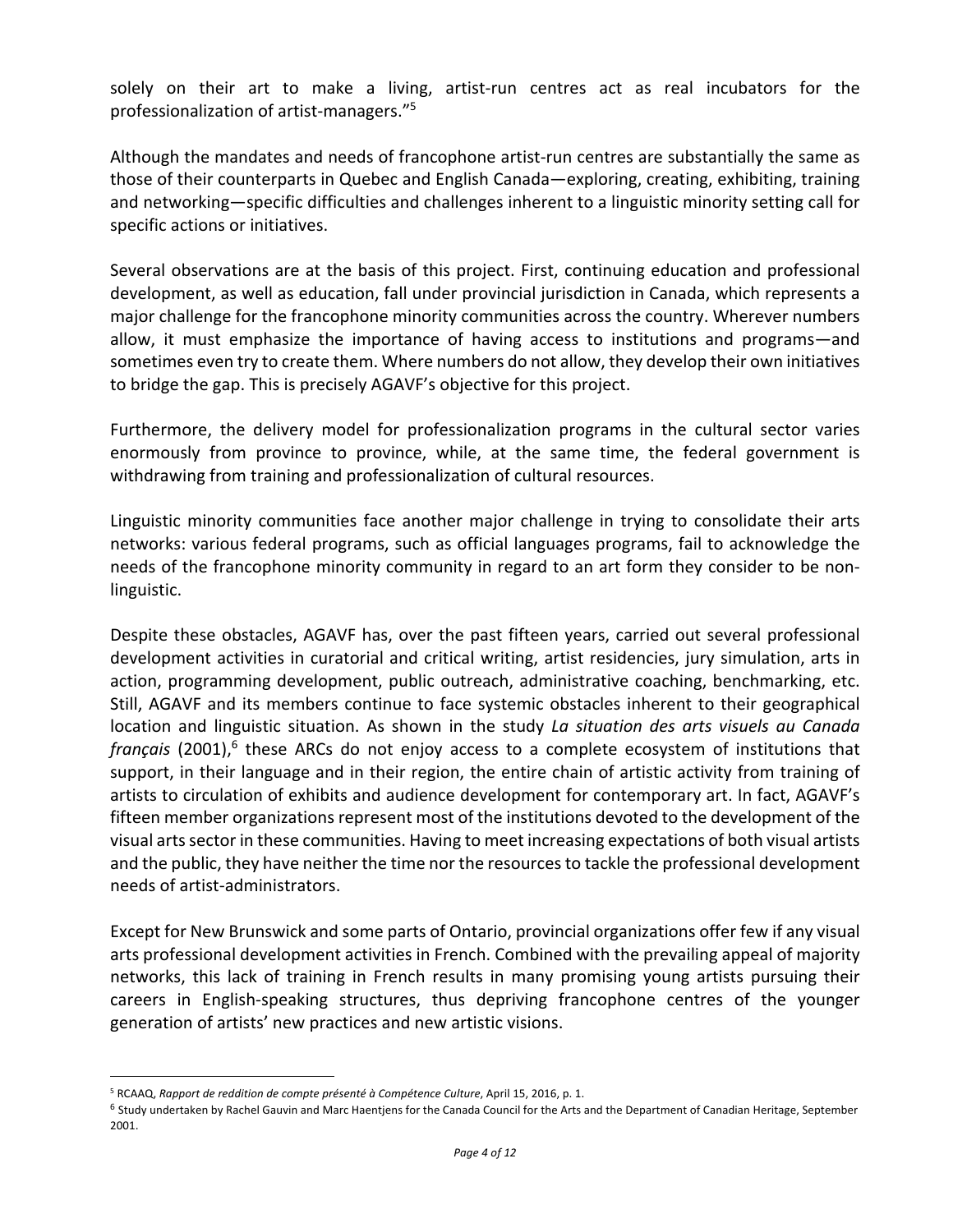# **2. OBJECTIVES AND METHODOLOGY**

The aim of this project is to establish a concerted strategy and identify concrete actions to increase professional development activities for artist-run centres in francophone minority communities. As expressed to its federal partners during the meeting of the Working Group on Visual Arts<sup>7</sup> held on April 7, 2016, AGAVF now aspires to a structured, sustainable approach to the professional development of its members, the better to understand their needs, make the best use of available resources, plan activities accordingly and promote them well in advance to ensure members' participation. The working committee defines professional development as any ad-hoc training activity of varying length that allows cultural workers, administrators and volunteers of ARCs, collectives and art galleries in French Canada to acquire, update, or improve the skills necessary for their organizations to run smoothly.<sup>8</sup>

The project also pursues the following objectives:

- $\checkmark$  Create synergy between the three project partners;
- $\checkmark$  Build on existing initiatives by exploring how the RCAAQ's professional development activities and tools might be made available to ARCs in francophone communities elsewhere in the country;
- $\checkmark$  Study and emulate successful models of professional development in other artistic disciplines;
- $\checkmark$  Identify partners and programs that can help fund and implement a professional development strategy for ARCs in francophone communities; and
- $\checkmark$  Share findings with ARCA's English-language network.

With these goals and objectives in mind, the consultant (Consultation Point de Mire) was mandated to:

- $\checkmark$  Document professional development opportunities offered for visual arts groups in Quebec and elsewhere in French Canada;
- $\checkmark$  Explore successful national models of professional development in French, particularly in the theatre and publishing sectors;
- $\checkmark$  Present findings and discuss a strategy and courses of action with working committee members;
- $\checkmark$  Develop, in the light of this discussion, a proposal for a national professional development strategy for Francophone visual arts groups;
- $\checkmark$  Present the proposal to the working committee for comments;
- $\checkmark$  Draft the final version of the strategy and action plan.

<sup>7</sup> Established in 1999, the Working Group on Visual Arts is comprised of representatives from the Canada Council for the Arts, the Department of Canadian Heritage, AGAVF and the French Canadian Cultural Federation (FCCF). As with working groups in publishing and theatre, its mandate is to evaluate the needs of the visual arts sector in francophone minority communities and to work toward solutions tailored to these needs.

<sup>8</sup> Professional development of individual artists is now funded through new programs offered by the Canada Council for the Arts.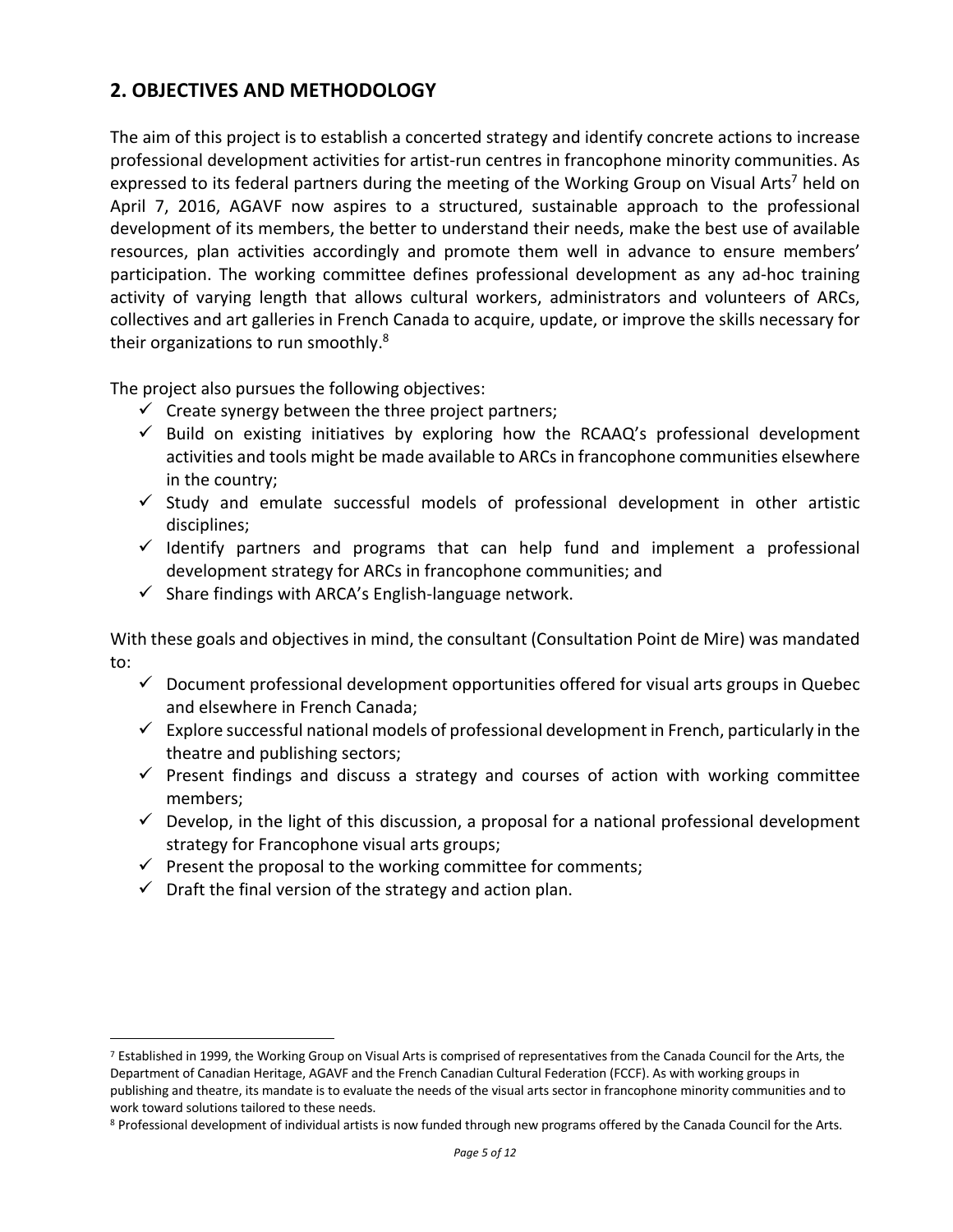# **3. VISUAL ARTS PROFESSIONAL DEVELOPMENT IN FRENCH**

#### **3.1 AGAVF: Creating Opportunities**

The ongoing challenge of member professionalization has been at the heart of an impressive track record of projects organized by AGAVF since its foundation in 2003.

#### **AGAVF Annual Meetings9**

With the financial support of the Canada Council for the Arts, AGAVF has taken advantage of the presence of its members at its annual meeting to design and offer professional development activities in the form of workshops or seminars on a variety of themes, such as curation, critical writing, programming, public engagement strategies, etc. The host region varies according to events and art infrastructure—Ottawa, Toronto, Montreal, Quebec City, Halifax, Baie Sainte-Marie, Winnipeg, Vancouver— allowing more than thirty delegates to develop a better knowledge of the visual arts ecosystem and its stakeholders in various regions of the country.

#### **Coup de Pouce—The Help Desk Service10**

Offered via AGAVF's core funding and highly valued by its membership, the "Coup de pouce" initiative offers members one-time funding to hire a resource for a specific need, such as strategic planning, incorporation, drafting of funding requests, corporate sponsorship proposals, etc. However, AGAVF's funding can only accommodate approximately half of the demand for this service.

#### **Projects of National Scope11**

National-level projects are funded via three sources: Canadian Heritage (PCH), for the largest part; the Canada Council for the Arts; and, occasionally, the Quebec government's funding program for Canadian francophonie (SAIC).<sup>12</sup> Examples of such projects include: the "Zof-Montreal-arts visuels" project, aimed at developing strategies to penetrate the Quebec market; "Parlons d'art contemporain," a cultural mediation and audience development initiative in the visual arts; "L'art visual s'écrit," a project to stimulate critical, journalistic and promotional writings on visual artists; the "Délégation de la francophonie au Colloque Res Artis," which enabled seventeen AGAVF members to contribute to an exchange of expertise on artist residencies in Montreal's Frenchspeaking milieus; the project "Professionnalisation en art action," aimed at coaching artists and organizations in the production and dissemination of art action projects; and "Brèches," an initiative to train curators of exhibitions.

#### **One-Time Initiatives by Provincial Organizations**

Francophone provincial arts and cultural organizations sometimes offer professional development activities that can respond to the needs of the visual arts community.

<sup>9</sup> The document "Impact des rendez-vous annuels de l'AGAVF 2003 à 2015" reports all professional development activities held during AGAVF's annual meetings.

<sup>&</sup>lt;sup>10</sup> The document "Tableau récapitulatif 2005–2016 du service Coup de pouce de l'AGAVF" presents an overview of projects financed through this service.

<sup>&</sup>lt;sup>11</sup> The document "Synthèse: projets et initiatives," prepared by AGAVF for the Visual Arts Working Group meeting held on April 7, 2016, features a detailed description of each of these projects.

<sup>12</sup> SAIC: Secrétariat aux affaires intergouvernementales canadiennes.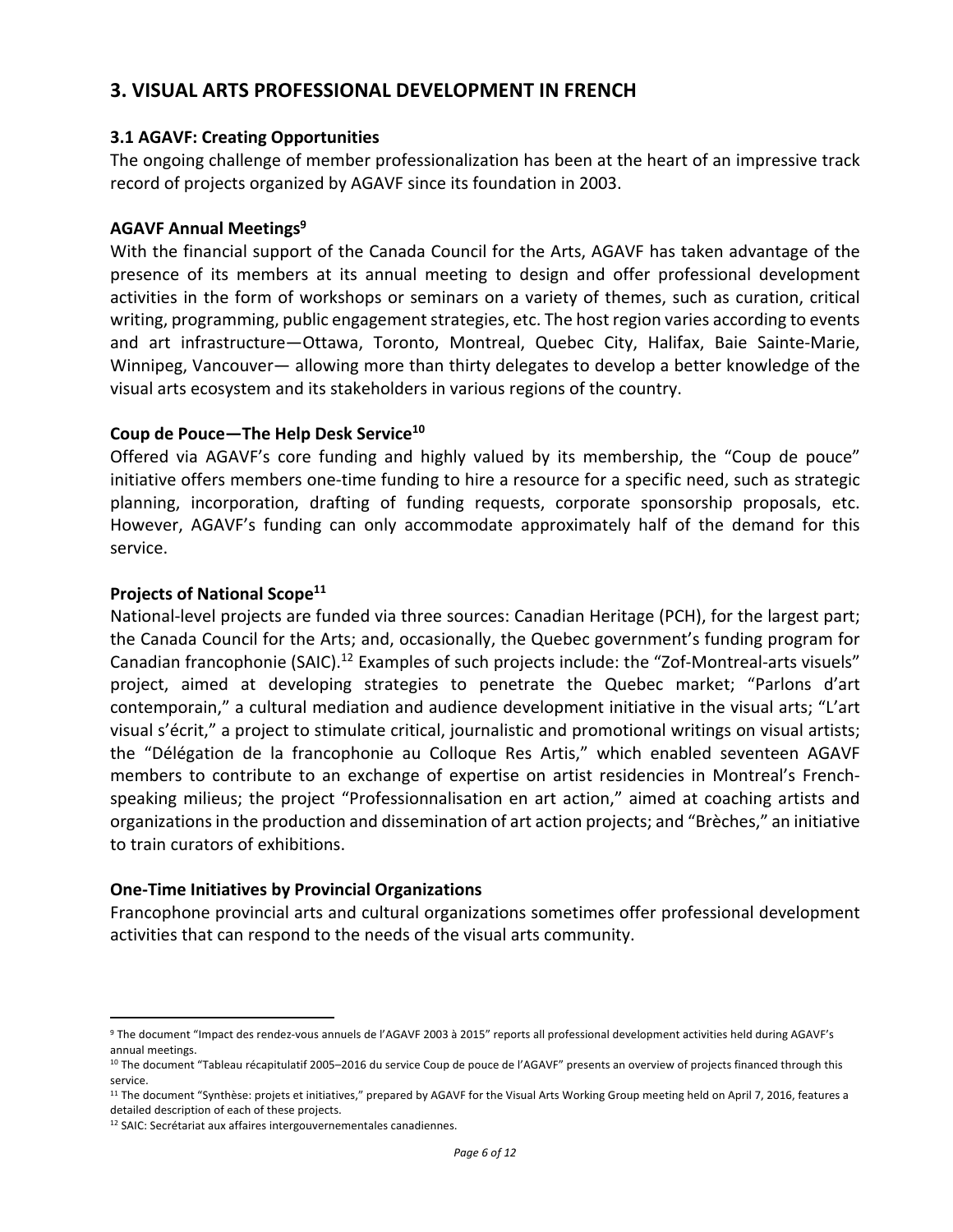However, while these projects do contribute to professional development in this milieu, AGAVF must constantly juggle the training needs of its members against funding program objectives not designed to meet these needs.

## **3.2 RCAAQ: A Successful Model of Professional Development in Visual Arts13**

Professional development in the field of visual arts in Quebec is part of a provincial approach to workforce training that requires employers with an annual payroll of more than \$2 million to devote one percent to training. With its share of this funding, the RCAAQ offers a program of continuing professional development to artists and cultural workers at ARCs. This program has two components: group training and individualized training, offered in Montreal and/or other cities (to accommodate people living in Quebec's *régions*). Participants from the regions may participate in training courses offered in Montreal, in which case the RCAAQ will cover travel expenses.

## **RCAAQ Group Training**

Offered by renowned experts in the field, group training sessions—in Montreal and in the regions are generally one day long and cover a variety of topics, including financing shifts toward digital technologies, art publishing, archiving, cultural mediation, promotion, dissemination, governance, etc. Several courses also feature a few hours of one-on-one coaching for each participant. Partly financed by Emploi Québec, registration in these courses is very affordable.

## **Individualized Training**

The RCAAQ's individualized training component features an Administrative Coaching program for artistic and administrative staff of ARCs, whether salaried or self-employed. This service has supported twenty projects per year over the last decade, thus reaching between fifty and sixty cultural workers and artist-administrators. It covers a wide range of topics and is flexible enough to adapt to the various contexts of member centres, which may apply anytime following June 1 of each year, provided they complete their projects before March 15 of the following year. The instructor is usually chosen by the applicant organization, but RCAAQ can also suggest appropriate resource persons when required.

## **An Interesting Precedent**

When vocational training fell under federal jurisdiction, the RCAAQ was able to access Cultural Human Resources Centre (CHRC) funding to support its professional development activities for francophone ARCs in minority settings. This funding ended in 2000, when training was shifted to provincial jurisdiction. Since then, these centres may theoretically access the RCAAQ's training activities by applying individually to SAIC or to the cultural component of bilateral agreements between Quebec and certain Canadian provinces. This piecemeal approach, however, requires an investment of time that is very taxing for an ARC's limited resources. It would be far more effective and beneficial to return to a collective approach, whereby AGAVF receives a financial envelope to purchase workshops, or to reserve a certain number of places for its members in the RCAAQ group training sessions; or the RCAAQ could receive targeted funding to offer its training courses in certain regions of the country, or to reserve a certain number of places in Montreal or in the regions for francophone ARCs from other provinces.

<sup>&</sup>lt;sup>13</sup> Most of the information in this section was taken from the RCAAQ's website and its annual report to Compétence Culture, April 2016.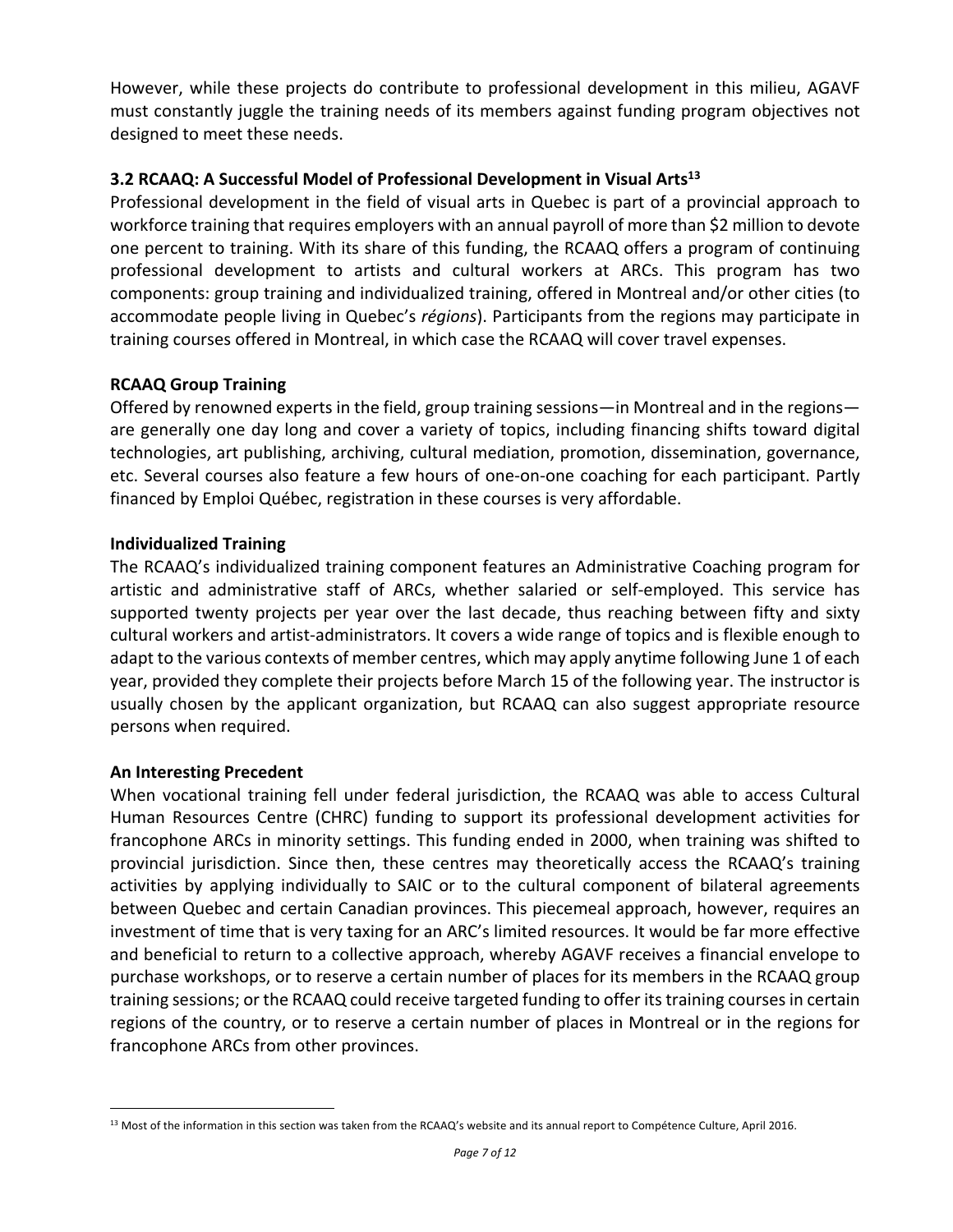#### **3.3 Other Visual Arts Professional Development Opportunities**

#### **ARCA National Conferences**

Every two years, ARCA and one of its member associations jointly present a major national conference on a theme relating to the internal culture of ARCs. Focusing on pragmatic and theoretical issues, the conference is also an excellent networking opportunity for the entire visual arts community in Canada. Building on these achievements, ARCA's conferences could systematically feature a professional development component for administrators of ARCs.

### **Events Organized by Other Artist Organizations**

Many ARCs across the country regularly organize symposia, seminars, conferences, workshops, or festivals on themes that are often of interest to other member centres of AGAVF, ARCA and RCAAQ. Throughout the years, AGAVF has sought to facilitate its members' participation in some of these events, providing them with training opportunities, exposing them to new trends in creation and initiating them to Canada's visual arts ecosystem.

#### **Some Examples of Mentoring**

Learning to administer an artist centre is usually a hands-on experience, which lends itself well to exchanges of experience and know-how typical of a mentoring approach to learning. While many mentoring programs exist, some are better suited than others to the administration of cultural organizations.

For example, Mentoring Artists for Women's Art (MAWA) in Winnipeg is a year-long match between an emerging artist and an established artist. The latter provides advice, tools, resources and encouragement during monthly four-hour meetings. The program also provides the mentee group with a monthly three-hour meeting to exchange, discuss and visit exhibits. The essence and structure of this mentoring program could inspire a similar approach for administrators of ARCs.

Since 2012, the Cultural Mentorship program of the École des Hautes Etudes Commerciales (HEC)<sup>14</sup> in Montreal has offered administrators in the arts and culture sector the support and experience of a volunteer mentor. Artist centres should be encouraged to access this cultural administration mentorship program, which supports thirty mentor-mentee pairs per year.

## **Cultural Human Resources Council (CHRC)**

Established in January 1995, CHRC is a national organization whose mandate is to address human resource issues in the arts and cultural sector. Although it does not organize professional development activities as such, the CHRC provides a large number of tools for human resources management (hiring, training, remuneration, management, strategic planning, HR evaluation, career planning, skills development) and artistic career management.

<sup>&</sup>lt;sup>14</sup> For more information, see the HEC's website: https://www.gestiondesarts.com/fr/chaire-carmelle-remi-marcoux/mentoratculturel/#.V9LSsztrhKM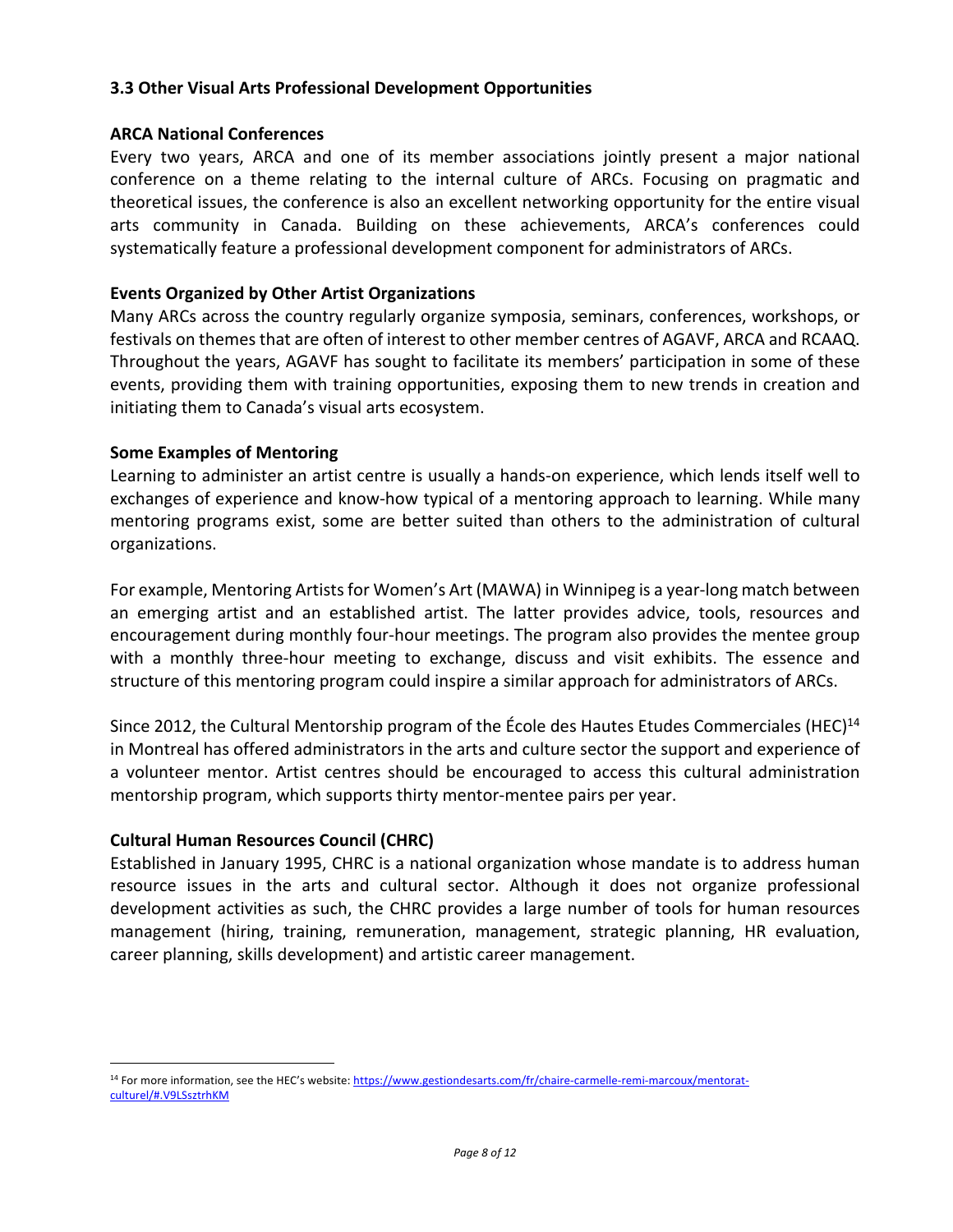# **4. MODELS IN OTHER DISCIPLINES**

#### **4.1 ATFC: A Continuum of Professional Development Activities in Theatre15**

Since 2006, the Association of francophone theatres of Canada (ATFC) $16$  has produced several reports on the needs and availability in both basic training and continuing education for theatre in French Canada, the findings of which have inspired an array of professional development activities.

#### **Development Seminar**

Since 2011, each year from mid-November to early December, fifteen to twenty theatre practitioners from the association's three regions participate in one of three workshops during a three-week, high-calibre intensive seminar at the Banff Centre for Arts and Creativity. The result of a partnership between the ATFC, the Banff Centre and the National Theatre School in Montreal,<sup>17</sup> the seminar is funded jointly by the PCH's Official Languages Program, the Banff Centre and the Canada Council for the Arts. The Banff Centre reimburses the ATFC for direct costs incurred in soliciting applications, jury organizing, participant selection and travel arrangements, and also makes in-kind contributions in the form of substantial discounts on meals and lodging. The National Theatre School provides one of its instructors to help establish themes, determine contents and select educators for the seminar. Because of this funding, a participant's registration costs are just \$375 for the three-week program. According to the ATFC's executive director, "artists, designers and cultural workers' access to high-level training with recognized educators nurtures French Canada's theatrical ecosystem."

#### **Writing Residency**

On October 14, 2014, the ATFC and the Banff Centre announced another joint project in the form of a writing residency for playwrights from French Canada. Every two years in February, three authors from Acadia, Ontario and the West are selected by an independent jury to participate in this three-week program, wherein a playwright from the Centre for the Study of Dramatic Authors  $(CEAD)^{18}$  provides them with advice and support in the writing of a play. The CCA contributes \$20,000 in funding for ATFC to coordinate logistics and pay for participants' travel and accommodation expenses at the Banff Centre.

#### **Ad Hoc Activities**

In partnership with other organizations or events, the ATFC has also initiated occasional professional development opportunities for its members and theatre artists, such as the participation of authors in CEAD activities in Montreal; access for emerging authors to master classes offered at each edition of the Festival du Jamais Lu; and participation of young artists in the Festival TransAmériques, the Festival Petits Bonheurs, the Carrefour International de Théâtre, and others.

Finally, each year the Foundation for the Advancement of Francophone Theatre in Canada<sup>19</sup> $$ established by the ATFC in 1999—awards prizes and scholarships to francophone theatre artists for personal training or creative projects.

<sup>15</sup> Information in this section was provided by the ATFC's executive director, or drawn from the organization's website.

<sup>16</sup> ATFC: Association des théâtres francophones du Canada.

<sup>&</sup>lt;sup>17</sup> École nationale de theatre.

<sup>18</sup> CEAD: Centre d'études des auteurs dramatiques.

<sup>19</sup> Fondation pour l'avancement du théâtre francophone au Canada.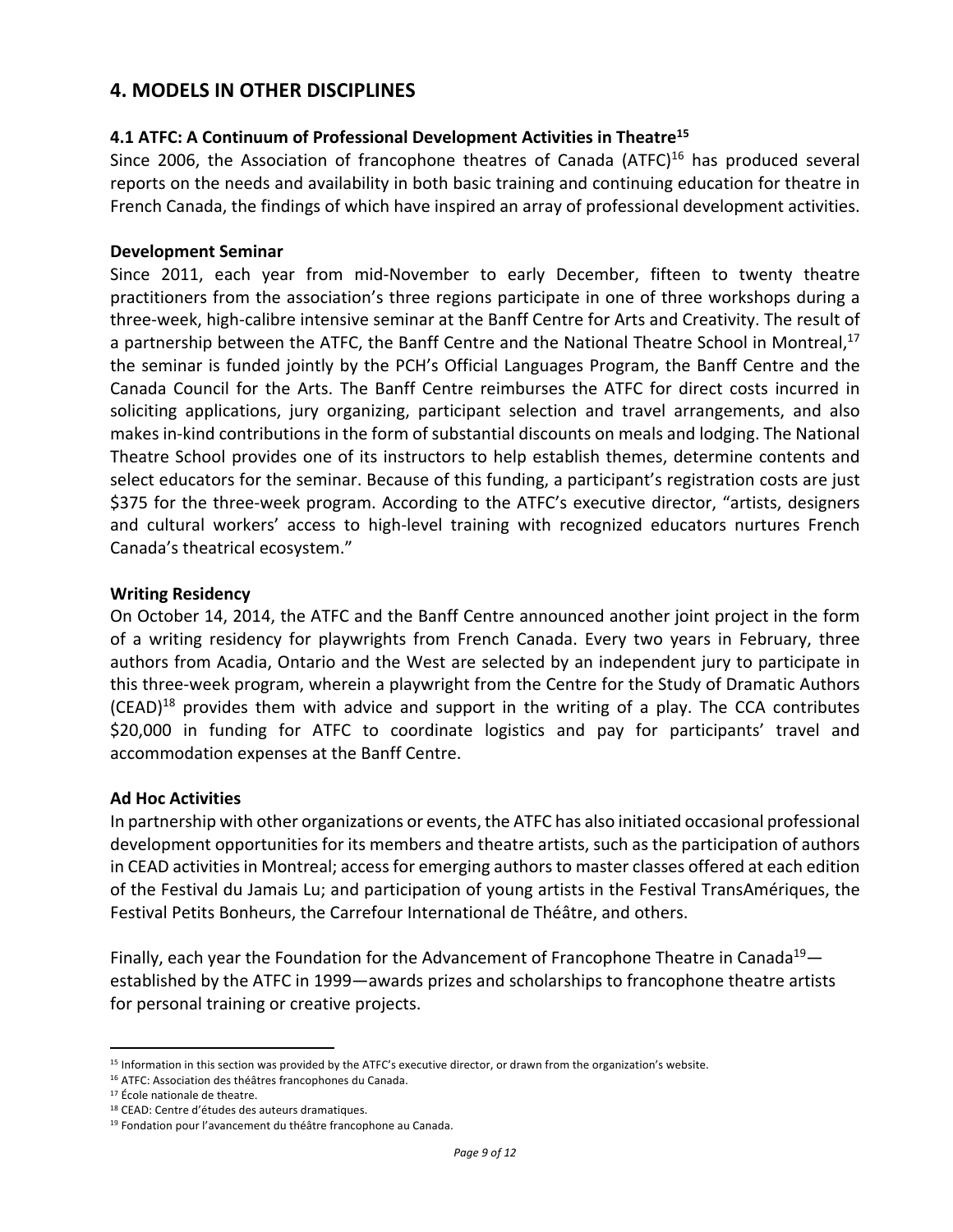### **4.2 Professional Development in the Publishing Sector**

Ongoing education initiatives in publishing are mostly aimed at publishers and their employees, and are offered either by the National Association of Book Publishers (ANEL)<sup>20</sup> or the Network of French Canadian Publishers (RÉCF). 21

Because it receives funding from the PCH's Canada Book Fund, ANEL must make its training program available to all francophone publishers, including those outside Quebec. The program has two components. First, the general training features workshops, a roundtable series titled "The Other Side of the Coin" and an annual one-day symposium. Second, ANEL reimburses a portion of costs for publishers who register for activities offered by other organizations or educational institutions in the field of publishing. Although workshops are not offered in Quebec's *régions*, ANEL does provide some support for travel costs to publishers outside Montreal. However, the registration fee—which varies between \$225 for a half-day workshop and \$350 for a full-day workshop—is the same for all publishers. For the past year, the Maison du développement durable (Centre for Sustainable Development) in Montreal offers a webcasting service that enables ANEL to provide live training to members in remote areas provided at least five persons have registered. The registration cost is about the same as for a session in Montreal. Members may also access videos of training sessions produced by ANEL. It is still too early to assess whether this distance education service will be better able to respond to the needs of francophone publishers in minority language communities.

The RÉCF's professional development activities are usually held during its annual general meeting in the form of workshops on relevant themes. With the support of special CCA funds, the RÉCF did once organize a two-day training event in Ottawa, which was well appreciated by its members.

Finally, Livres Canada Books also offers export training in the form of webinars, some of which are offered in French. According to editors, the publishing industry has not yet succeeded in establishing a continuum of professional development activities adapted to the needs and context of francophone publishers in Canada.

#### **4.3 Entr'ARTS: A Multidisciplinary Seminar at the Banff Centre**

Established in 2007 by the Francophone Artistic Network of Alberta (RAFA),<sup>22</sup> Entr'ARTS is a biennial creative development program for artists of all disciplines, and mainly from western or northern Canada. Focusing on artistic practice, this five-day seminar, held at the end of August, features master classes, personalized coaching and group sessions. RAFA is responsible for the program's financing, which totals about \$100,000. Part of this amount—\$26,000—comes from RAFA's operating budget. The Banff Centre provides an in-kind equivalent of \$37,000 via discounted rates and services. The remaining funding comes from a combination of registration fees and various grants from the CCA, Musicaction and the Government of Alberta's Francophone Secretariat. The \$750–\$850 artist registration fees include accommodation, meals, classes and access to workshops and equipment. Most artists are funded by their respective provinces or territories. According to RAFA's executive director, artists and educators alike are extremely satisfied with the program.

<sup>20</sup> ANEL: Association nationale des éditeurs de livres.

<sup>&</sup>lt;sup>21</sup> RÉCF: Regroupement des éditeurs canadiens-français.

<sup>22</sup> RAFA: Regroupement artistique francophone de l'Alberta.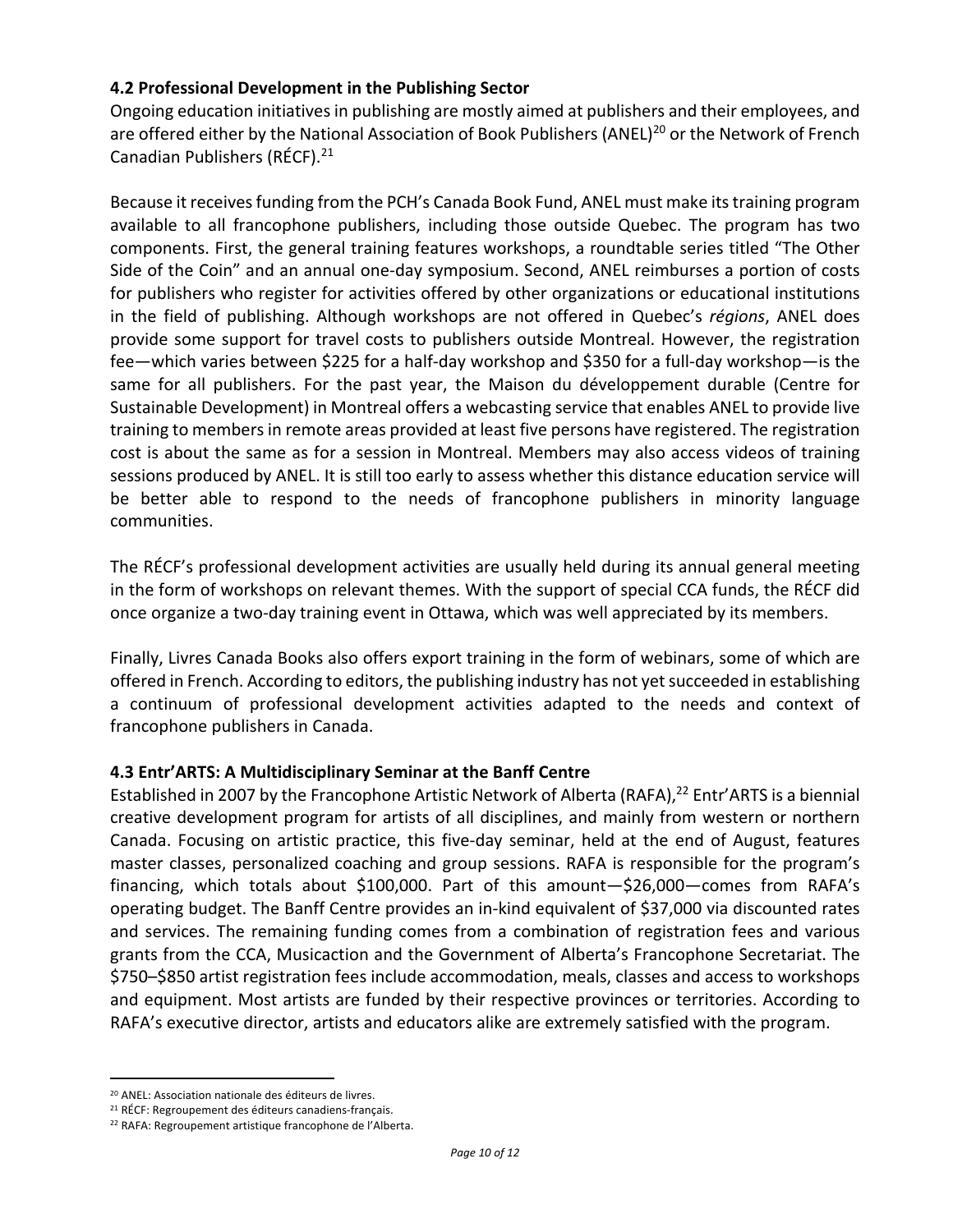# **5. FOR A VISUAL ARTS PROFESSIONAL DEVELOPMENT PROGRAM TAILORED TO THE NEEDS OF FRANCOPHONE ARTIST-RUN CENTRES OUTSIDE QUEBEC**

After documenting professional development offerings for visual arts groups and studying various successful national initiatives, including in the fields of theatre and publishing, this report proposes a Professional Development Program in Visual Arts adapted to the needs of francophone artist-run centres and comprised of the following four autonomous, à la carte components, which together represent a program able to meet the needs of ARCs in minority settings.

### **First Component: Strengthening and Improving AGAVF Initiatives**

The first step is to strengthen and improve AGAVF's existing professional development activities for members and to secure dependable and recurring funding for them:

- $\checkmark$  Add a one- or two-day professional development activity to AGAVF's annual meeting to address challenging issues;
- $\checkmark$  Ensure the presence of francophone ARCs at major events in Quebec and abroad;
- $\checkmark$  Increase "Coup de pouce" (help desk) service funding to add a coaching component and allow more members to access the service; and
- $\checkmark$  Recycle AGAVF's and RCAAQ's reference documents and resources to produce an annual series of five-to-fifteen-minute Web vignettes.

## **Second Component: Building on the Excellence of RCAAQ Initiatives**

The objective of this component is to facilitate access for francophone ARCs outside Quebec to the professional development opportunities offered by the RCAAQ, as follows:

- $\checkmark$  Include three participants from the AGAVF network to each RCAAQ group training session;
- $\checkmark$  Organize RCAAQ group training sessions at ARCs elsewhere in Canada, either as part of AGAVF's annual meeting, or of ARCA's annual conference, or in the Quebec *régions*;
- $\checkmark$  Facilitate access for ARCs to the RCAAQ's intranet resources by way of an individual subscription for each centre, or, better still, a collective subscription from AGAVF.

## **Third Component: A Professional Development Component at ARCA National Conferences**

Every two years, ARCA National Conferences attract representatives from most ARCs across Canada. Why not take advantage of this gathering to schedule an important professional development component offered in both French and English?

## **Fourth Component: A major Professional Development Seminar at the Banff Centre**

A few weeks of top-notch training on themes related to the atypical ARC administrative model at one of the country's major artistic institutions could offer both artists and administrators an immense career development, resourcing and networking opportunity. Based on the model of the ATFC's writer's residency, an initial pilot project on the theme of art curating could be offered to four artist-administrators from the country's four regions (West, Ontario, Quebec and Acadia). The Banff Centre's expressed openness to do more for the francophone artistic community, together with the desire of its new CEO to make Banff a resource for the professional development of cultural administrators, $^{23}$  augur well for the implementation of such a program.

<sup>&</sup>lt;sup>23</sup> "The centre will also establish new leadership training for executive-level arts and cultural administrators. Price spoke of an absence of programs to build skills—and confidence—for Canadian mid- to senior-level cultural leaders so they can 'step up and take on these big jobs across the country.' She added that the plan is to build a program with international appeal as well." *Globe and Mail*, June 23, 2016.